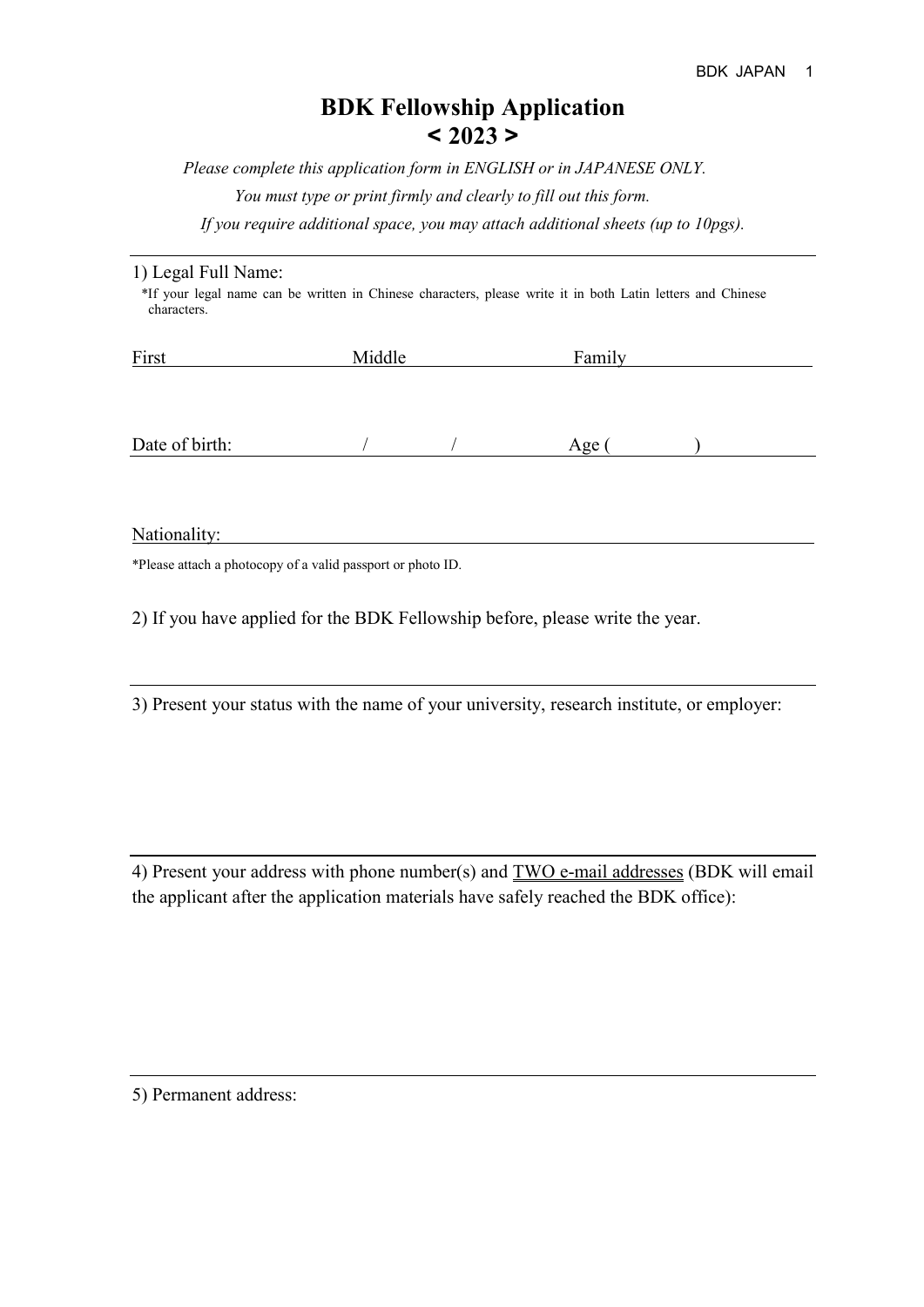6) Will you *be accompanied* by your family, if you are selected to come to Japan?

 $Yes($  )  $No($  )

If Yes, Who? How many?

 $\overline{a}$ 

7) Field(s) of study in which you have specialized in the past (describe concretely and in detail):

8) Educational background above the high school level:  *Institution / Dates attended / Degree received / Major Field*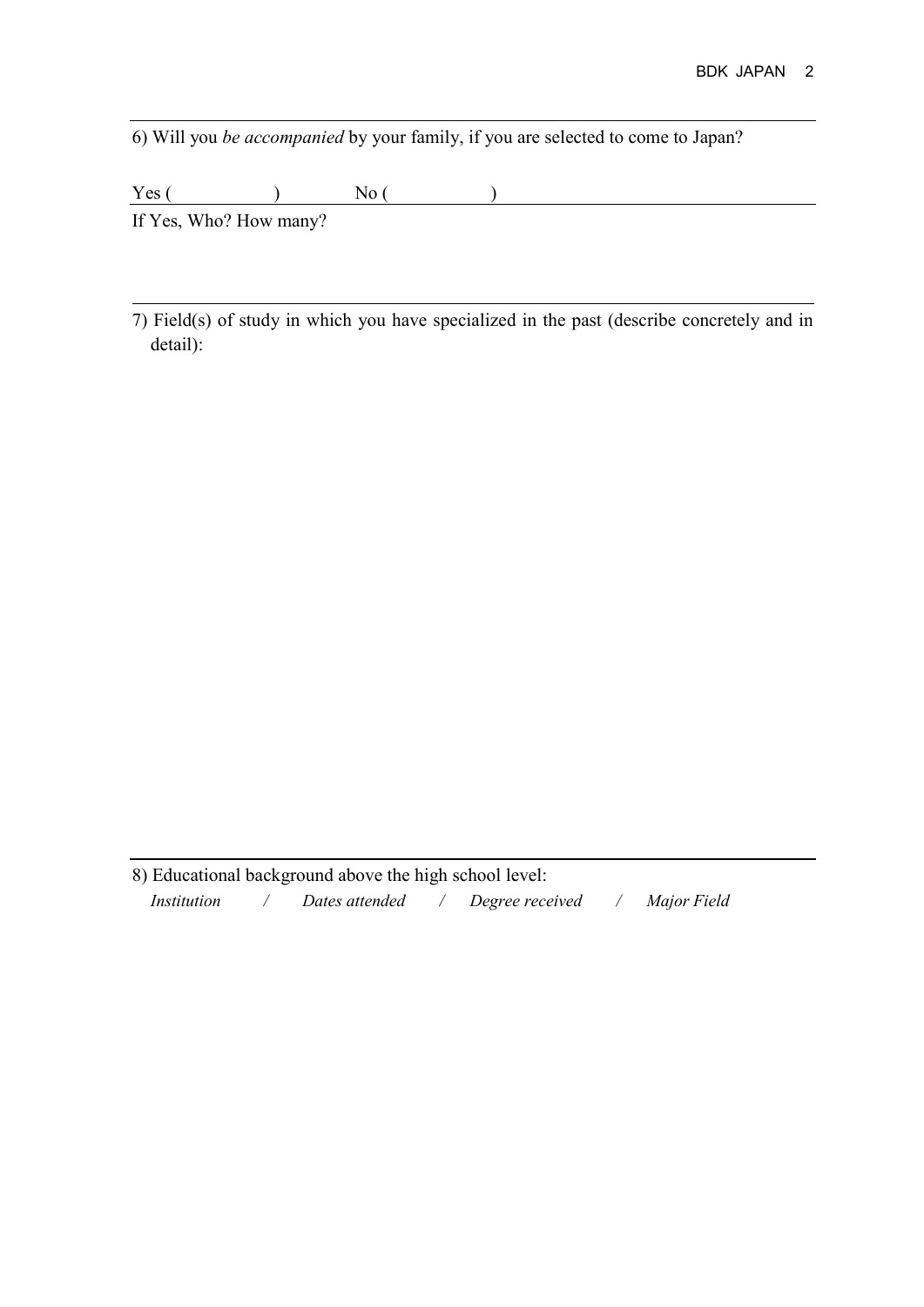9) Teaching Experience (if any):

10) Academic Awards and Honors (if any):

11) Publications (also list the titles of your graduation paper, MA thesis and/or dissertation):

| 12) Reading knowledge of Classical Buddhist languages: |                           | Evaluate your level by writing in the appropriate number after each language: |  |  |
|--------------------------------------------------------|---------------------------|-------------------------------------------------------------------------------|--|--|
|                                                        | 1=no functional knowledge | 2=elementary knowledge                                                        |  |  |
| $3 = \text{good knowledge}$                            |                           | 4=excellent knowledge                                                         |  |  |
|                                                        |                           | Sanskrit () Pāli () Chinese () Tibetan ()                                     |  |  |
| Other (Specify:                                        |                           |                                                                               |  |  |

13) Japanese language background (classical and/or modern), if any. State the name of the institution where you studied and how long: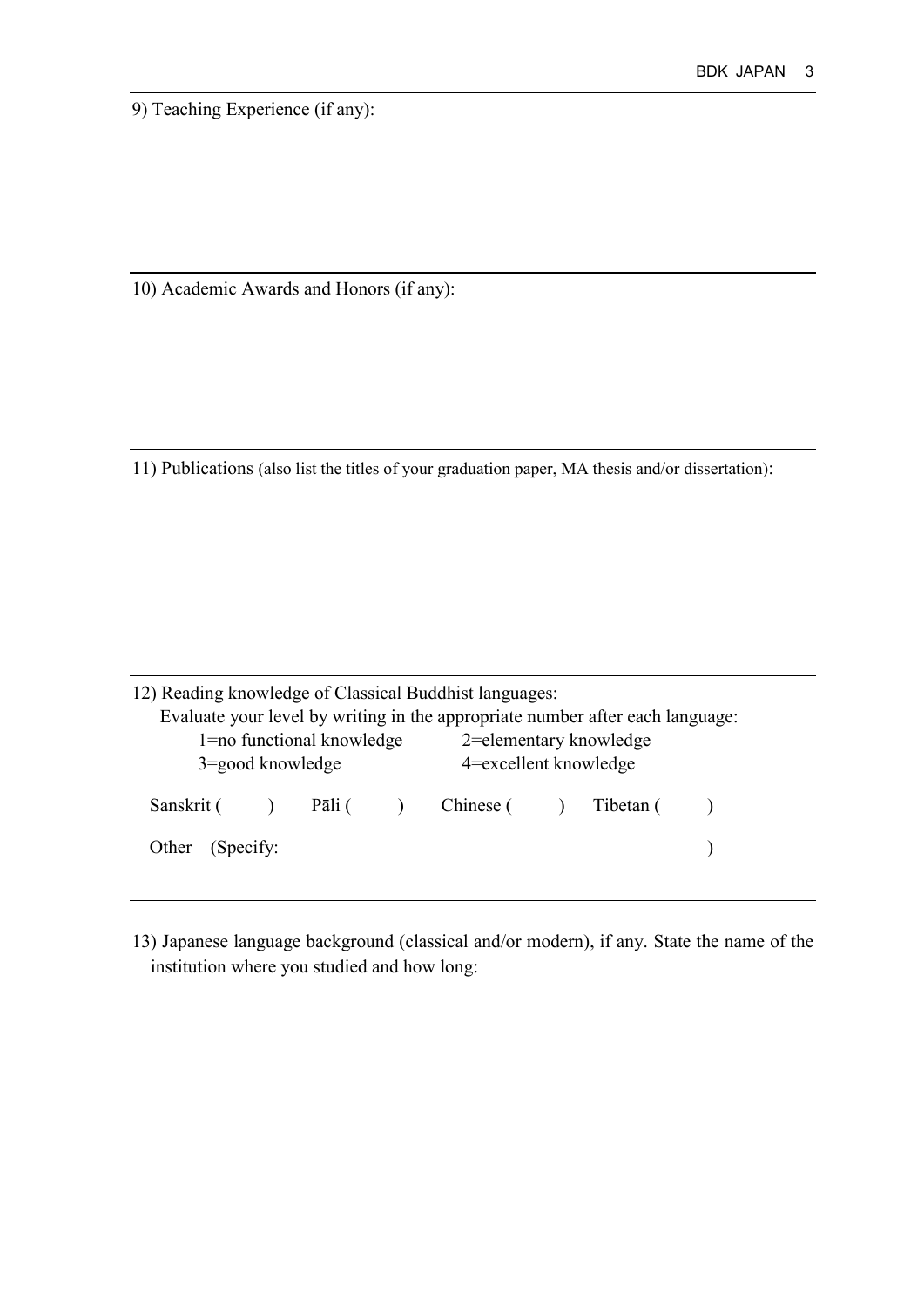14) Name of the university or institution in Japan with which you desire to be affiliated, and the name(s) of the professor(s) with whom you wish to study:

15) Names, titles, affiliations, mailing addresses, and e-mails of three persons from whom you have requested reference letters:

1)

2)

3)

16) Career goals (briefly describe):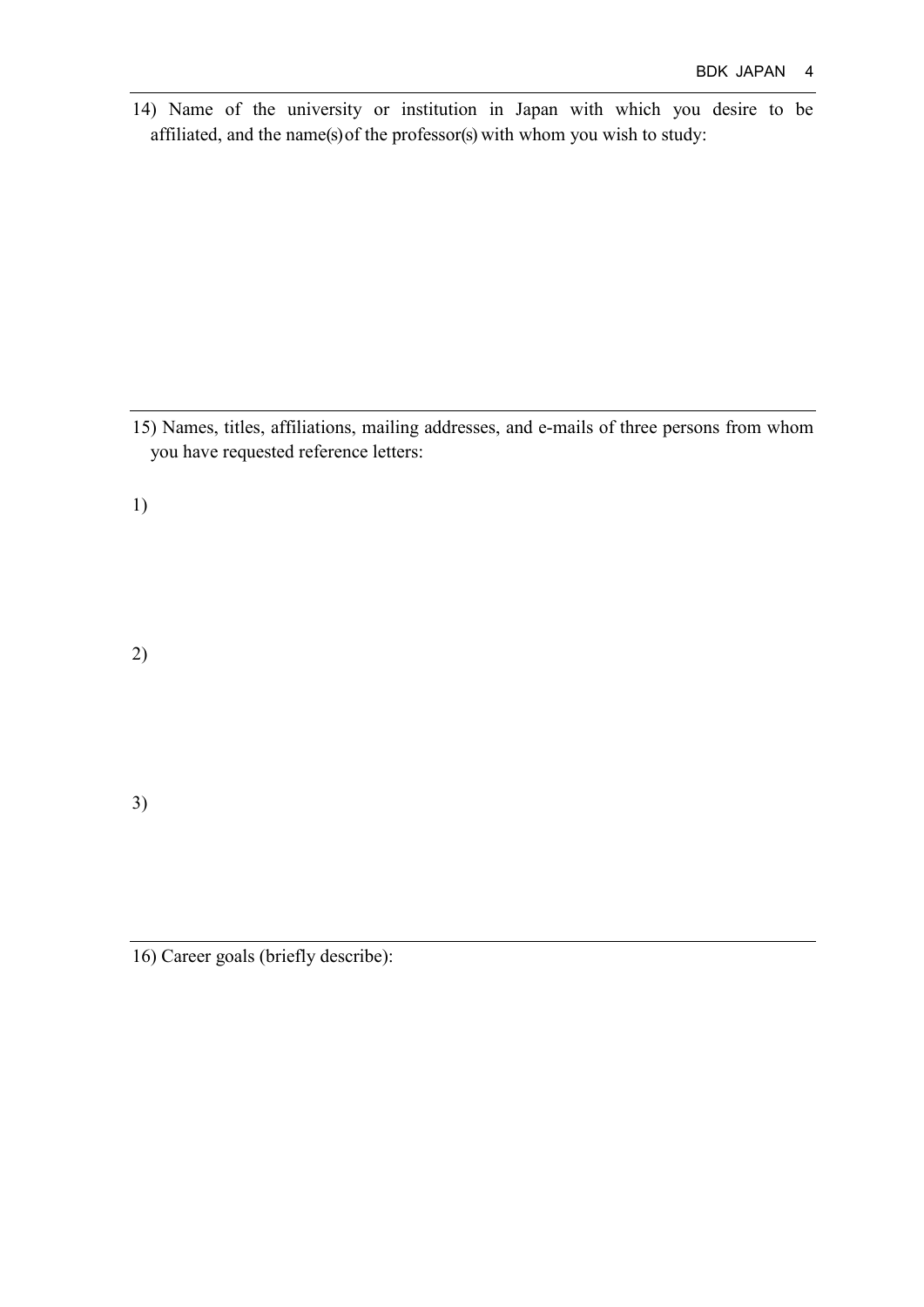17) Previous foreign travels (longer than two weeks):

18) Other fellowships for which you have applied and/or you are applying, and the fellowship you currently hold and its expiration date, if any (BDK does not allow any overlap of the scholarship tenure. Please inform BDK if you have any concerns regarding this matter):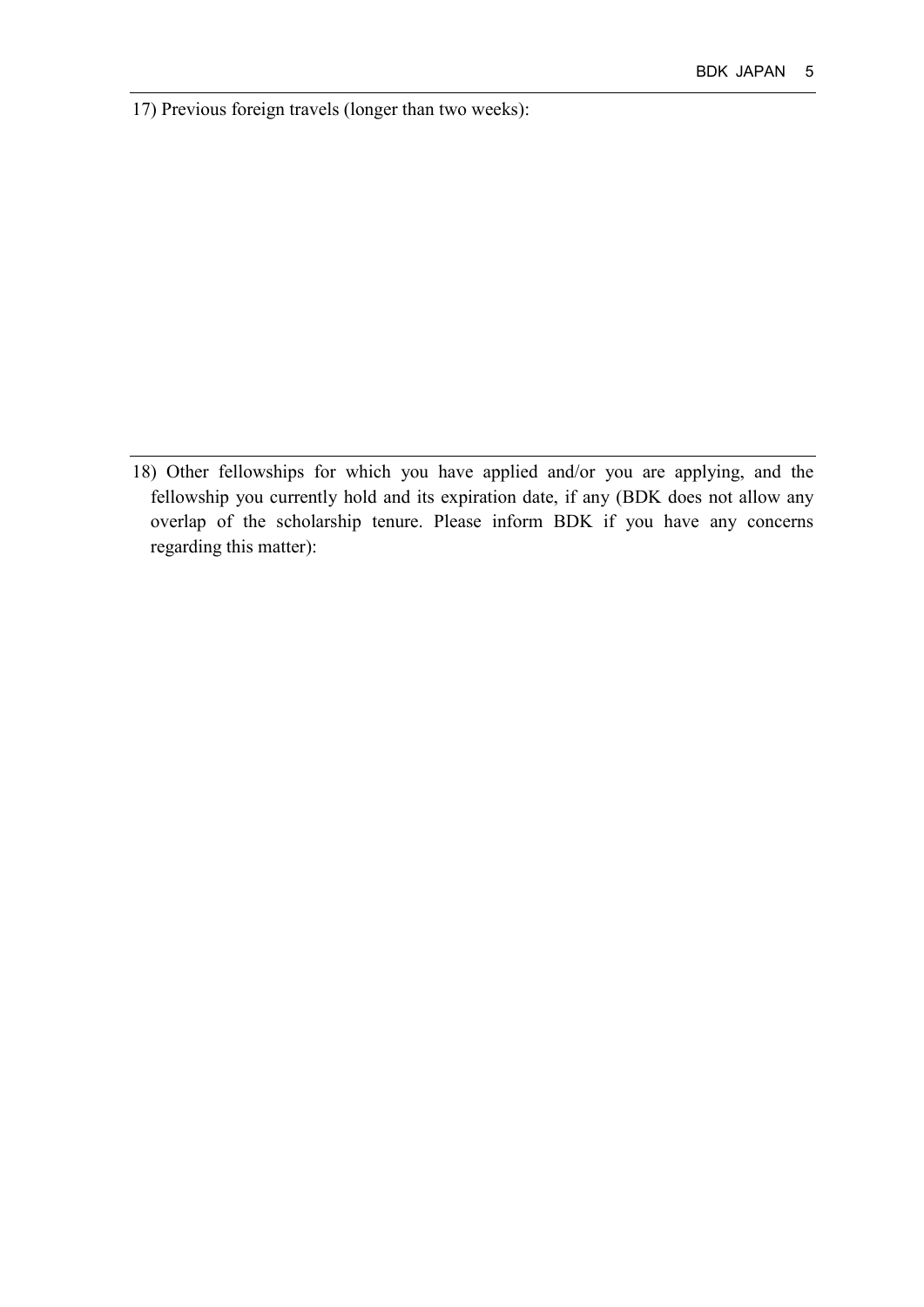19) Health Statement (to be completed by a physician):

*The candidate named in this application is physically and psychologically able to carry out one year of research in Japan as described in this proposal.*

Name of Physician:

Contact Information:

Comment (General Health Assessment, illnesses, health restrictions or conditions possibly limiting performance):

Physician's Signature: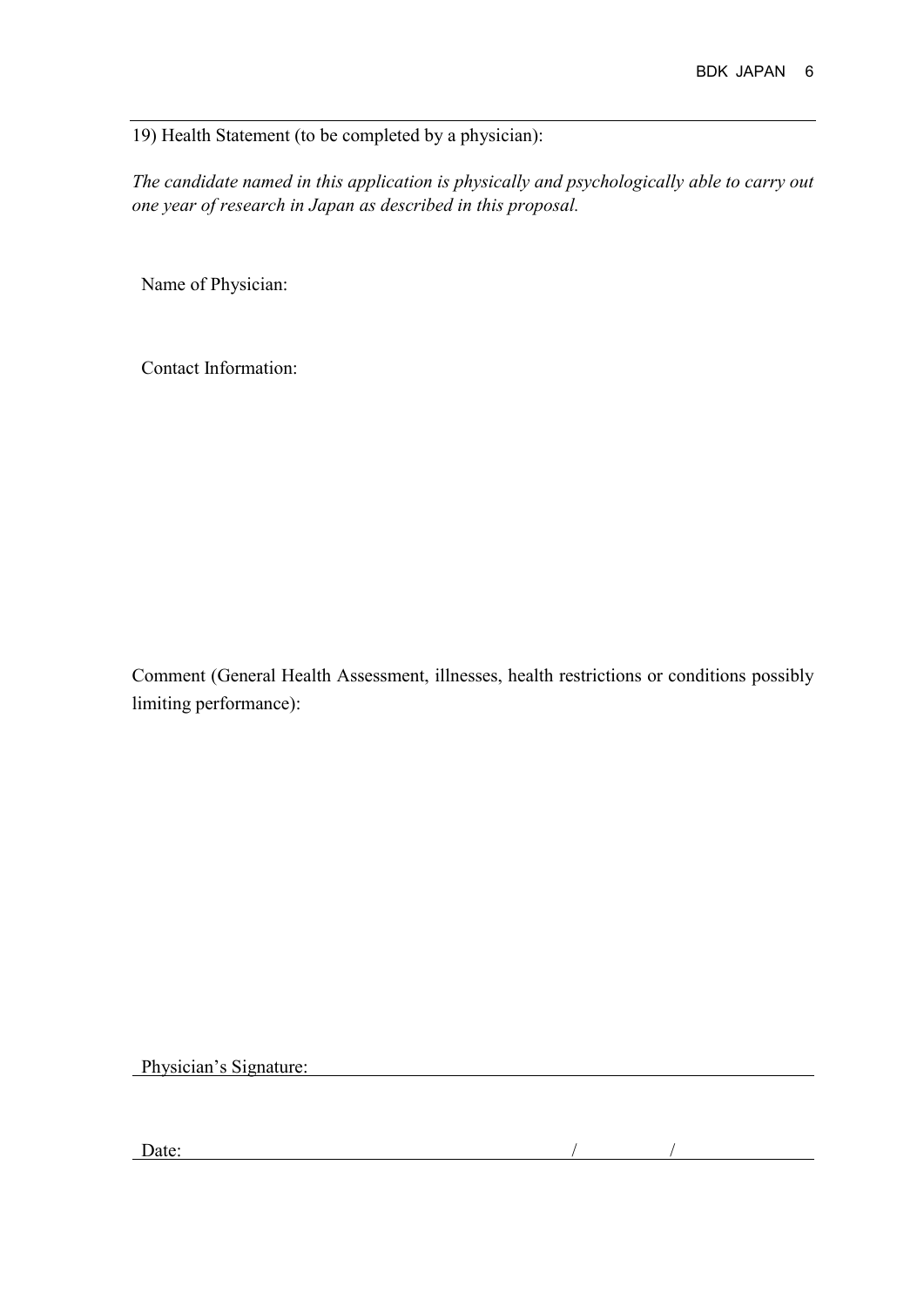20) Proposed study program in Japan:

(1) Theme or subject of proposed study and your background for this study: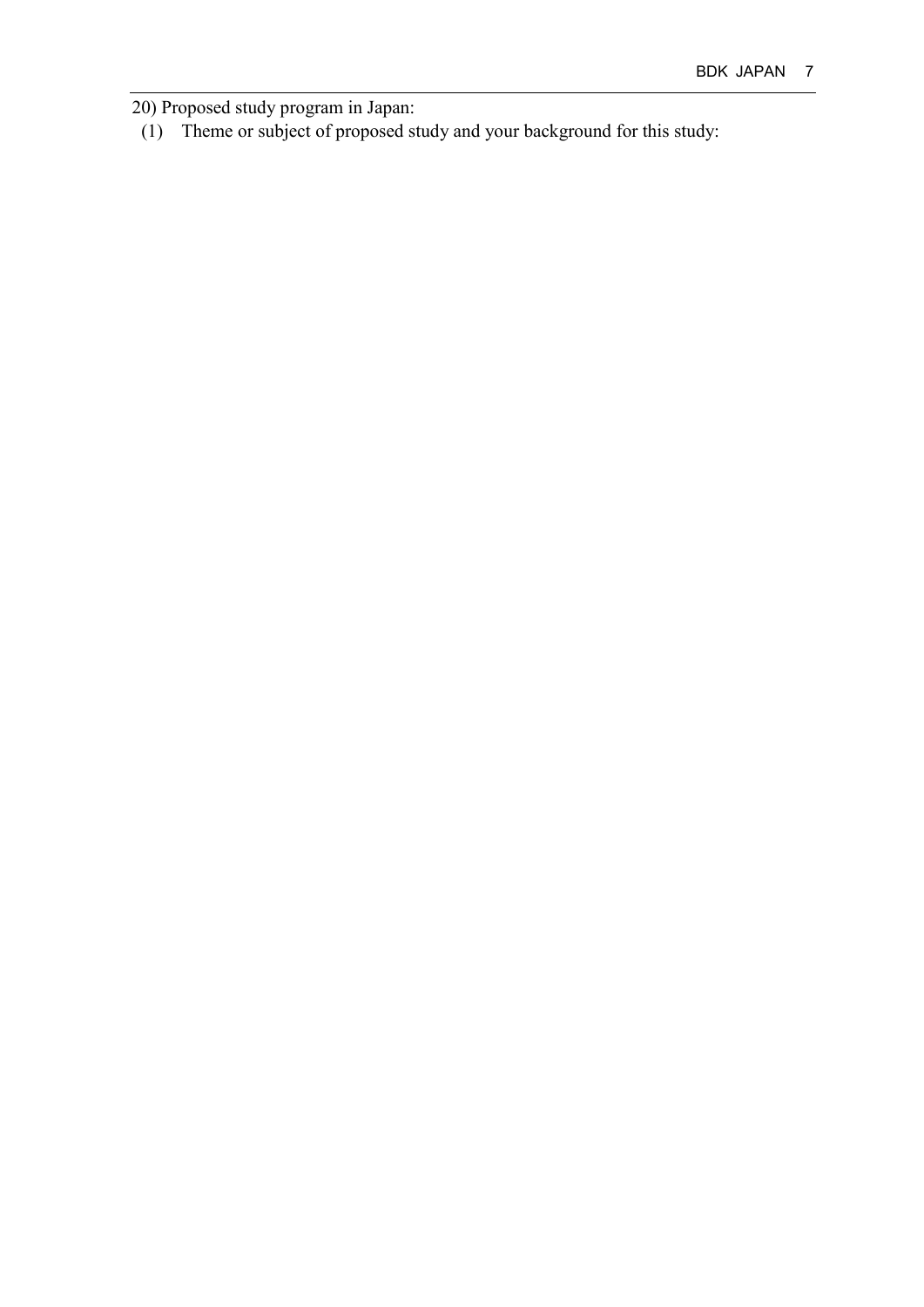(2) Study program in detail :